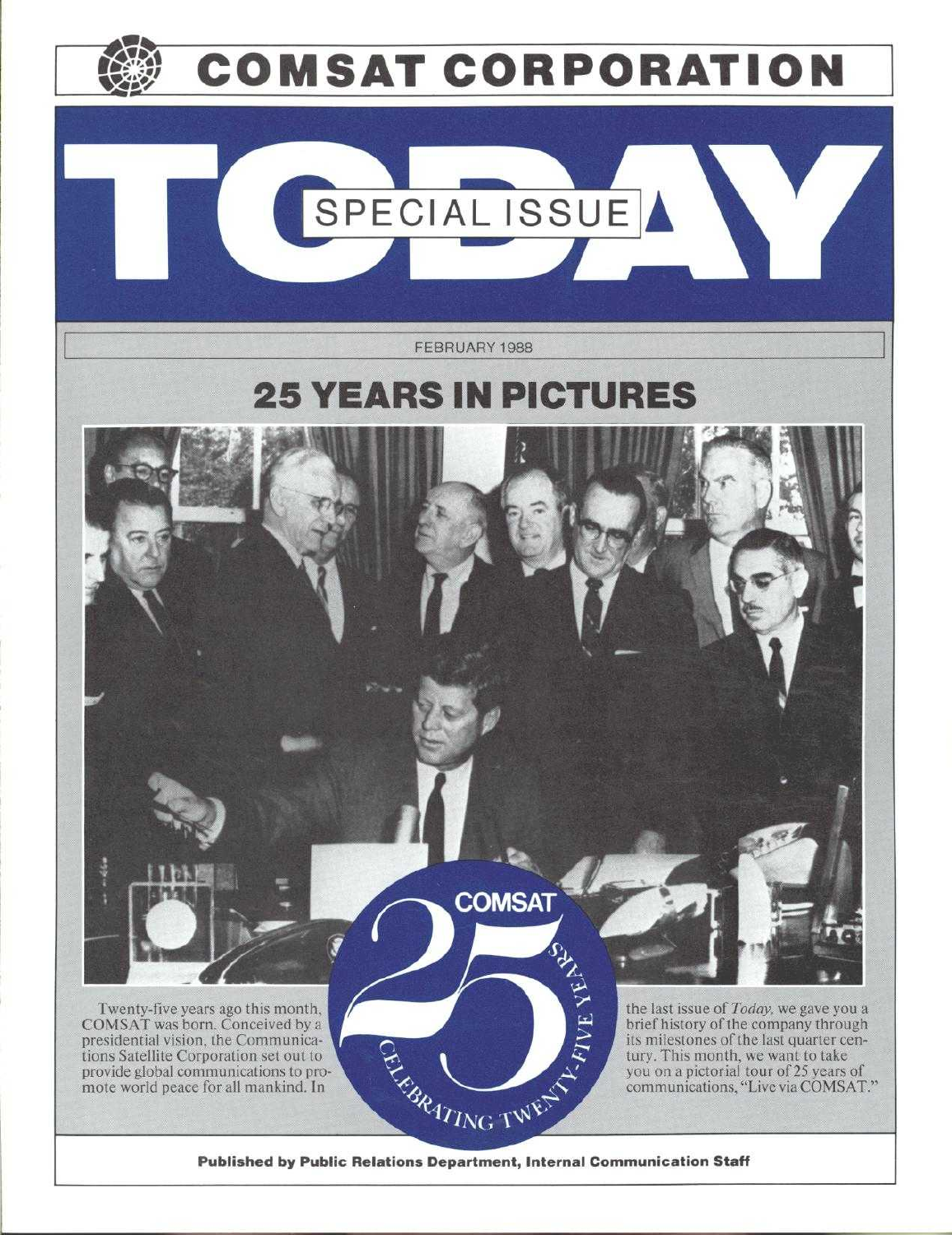## **TODAY**

**COMSAT** 

**CANADY AND AND REAL PROPERTY** 

TV HVF.

## **Front page:**

**On August 31, 1962 President** John **F. Kennedy signed the Communications Satellite Act which gave** birth to COMSAT.

**clockwise from top:**

**Richard Nixon** '**s trip to China in 1972 was covered by the world press via satellite transmissions and news photo and news dispatch transmissions.**

**Dr. Joseph** Charyk **and Washington** notables such as Senator Walter **Mondale**, **and Vice President and Mrs.** Hubert Humphrey watched televised **lift-off of Early Bird from the basement** of COMSAT headquarters at 1900 L St.

President Lyndon Johnson **inaugu**rated voice communications via Early Bird on June 28, 1965 with telephone calls to his political counterparts in Paris, Bonn, Geneva, and Rome.

**An artist**'**s rendition of all the generations of** INTELSAT **satellites from Early Bird through** INTELSAT V.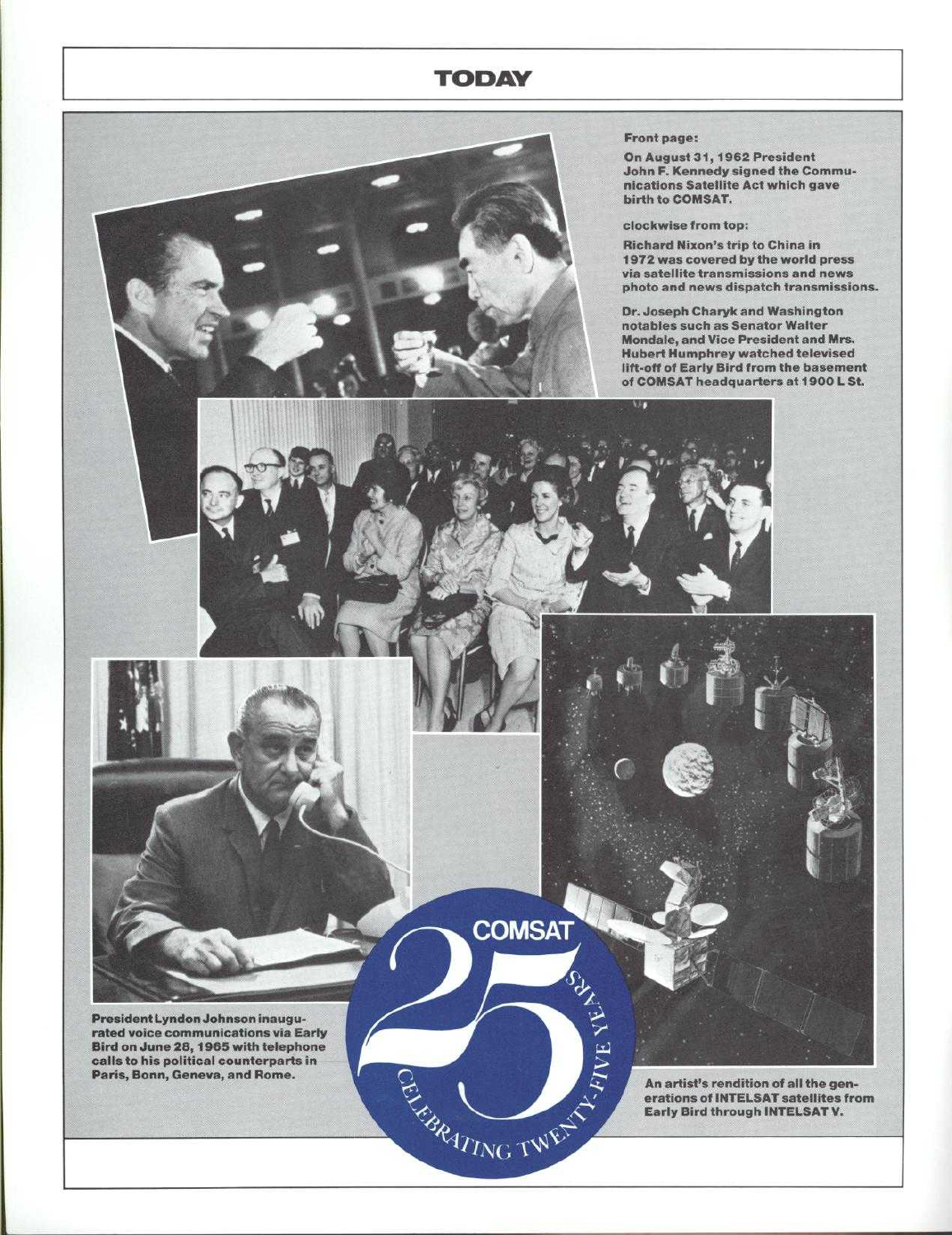## **TODAY**